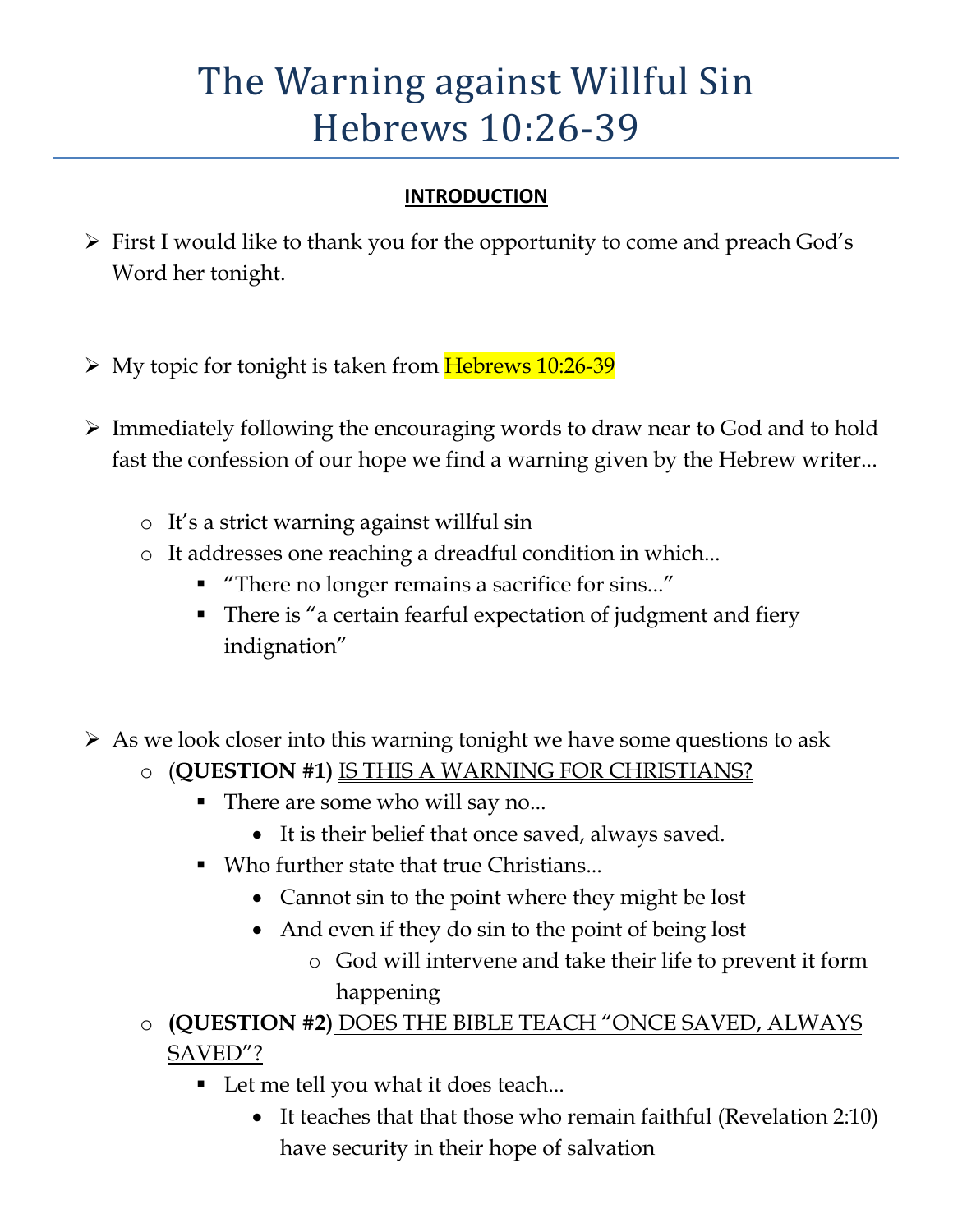- It also teaches that a "believer" can become an "unbeliever"
	- o And it's at this point when that person should fear for their salvation
	- o Because your hope is now in jeopardy!!!
		- Hebrews 3:12-14, "Beware, brethren, lest there be in *any of you an evil heart of unbelief in departing from the living God; 13 but exhort one another daily, while it is called "Today," lest any of you be hardened through the deceitfulness of sin. 14 For we have become partakers of Christ if we hold the beginning of our confidence steadfast to the end,"*

#### **READ along with me in Hebrews 10:26-39**

- $\triangleright$  Church Willful sin is a purposeful choice to sin...
	- o Even though you know God is against it!
	- o Even though you know you shouldn't do it!
	- o And it means you are putting your will above that of God's will
- $\triangleright$  Parents sometime see this in their own children
	- o They're sometimes disobedient because they forgot...
	- o Or the enticement of doing something they know they shouldn't do is just too strong—Mary-Emma will say, "It was an accident."
	- o But there are those times when the child just looks the parent straight in the eye and dares the parent to stop them.
		- Church—that's willful disobedience!
		- The child acts as if they don't have a care in the world that the parent has said no or stop or that it's wrong
		- The child actually thinks they know better and that they're in control of the situation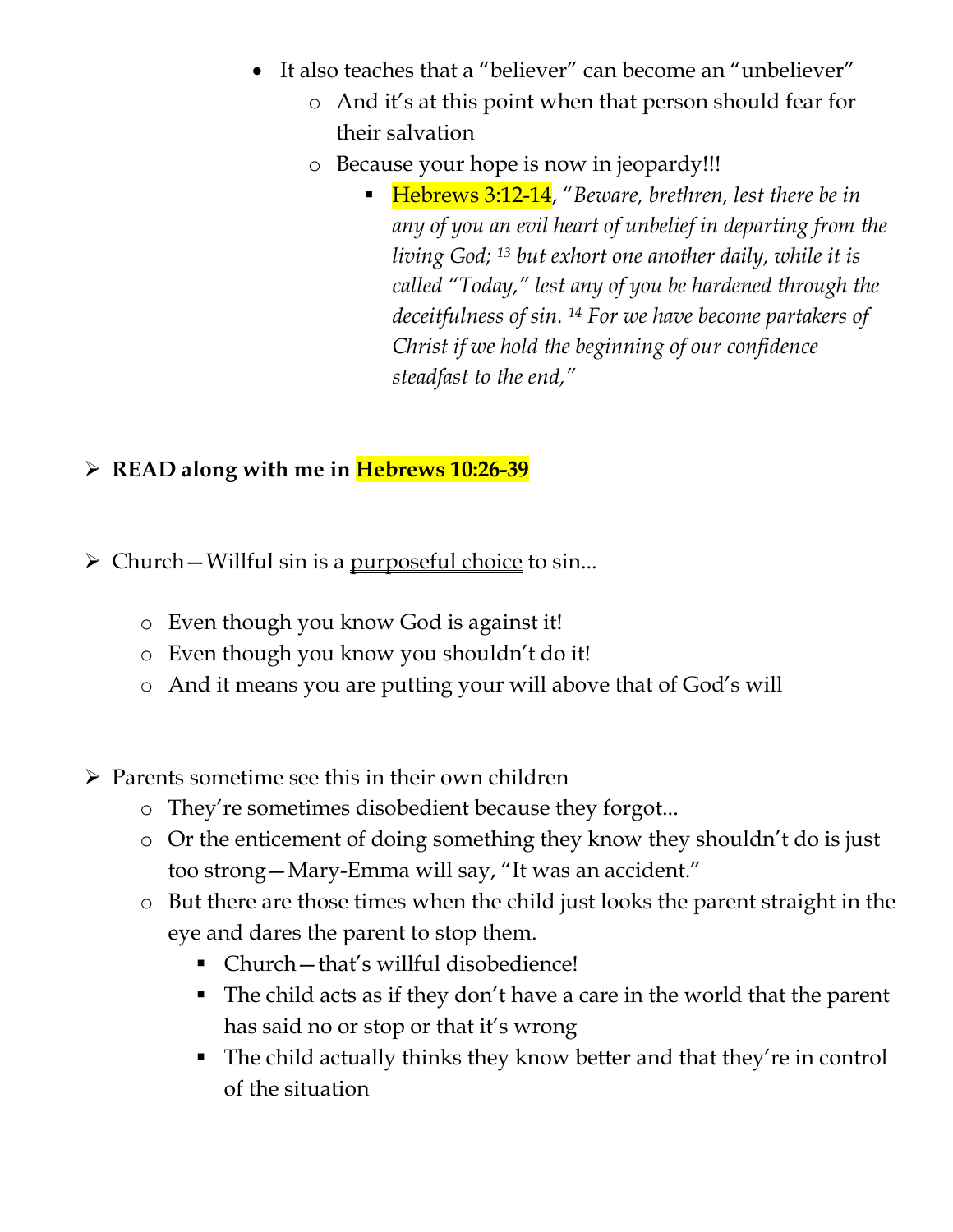- $\triangleright$  With the concern for our topic tonight...
	- o People do that very same thing with God.
		- **Hebrews 10: 26-27**, "For if we sin willfully after we have received the knowledge of the truth, there no longer remains a sacrifice for sins, <sup>27</sup> but a certain fearful expectation of judgment, and fiery indignation which will devour the adversaries."
	- o This isn't speaking of sins done in ignorance
		- This is not speaking about a person's will to not sin being worn down
	- o THIS IS SPEAKING ABOUT A PERSON WHO KNOWS RIGHT FROM WRONG!
		- **WHO ON PURPOSE CHOOSES THE WRONG!**
		- **AND THEN DARES GOD TO STOP HIM!**

# **DISCUSSION**

 $\triangleright$  I don't want you to take my word for it tonight - I want you and I to search the scriptures tonight to see what the Word teaches on the subject at hand

# **I. WHAT DOES IT MEAN TO SIN WILLFULLY?**

A. In essence it means that a person has learned and obeyed the truth but...

- a. In spite of knowing the truth...
	- i. The person has purposefully decided not to heed it anymore in their life
	- ii. They have turned away from it.
- b. This could be in regard to...
	- i. A personal addiction in someone's life
	- ii. It could be in regard to disobeying the laws of the land
	- iii. It could be in regard to sexual immorality or false worship
- c. In context of our topic...
	- i. It is specifically in regard to those who have simply stopped coming to the regular assembling of the saints  $-\frac{Hebrew}{10:25}$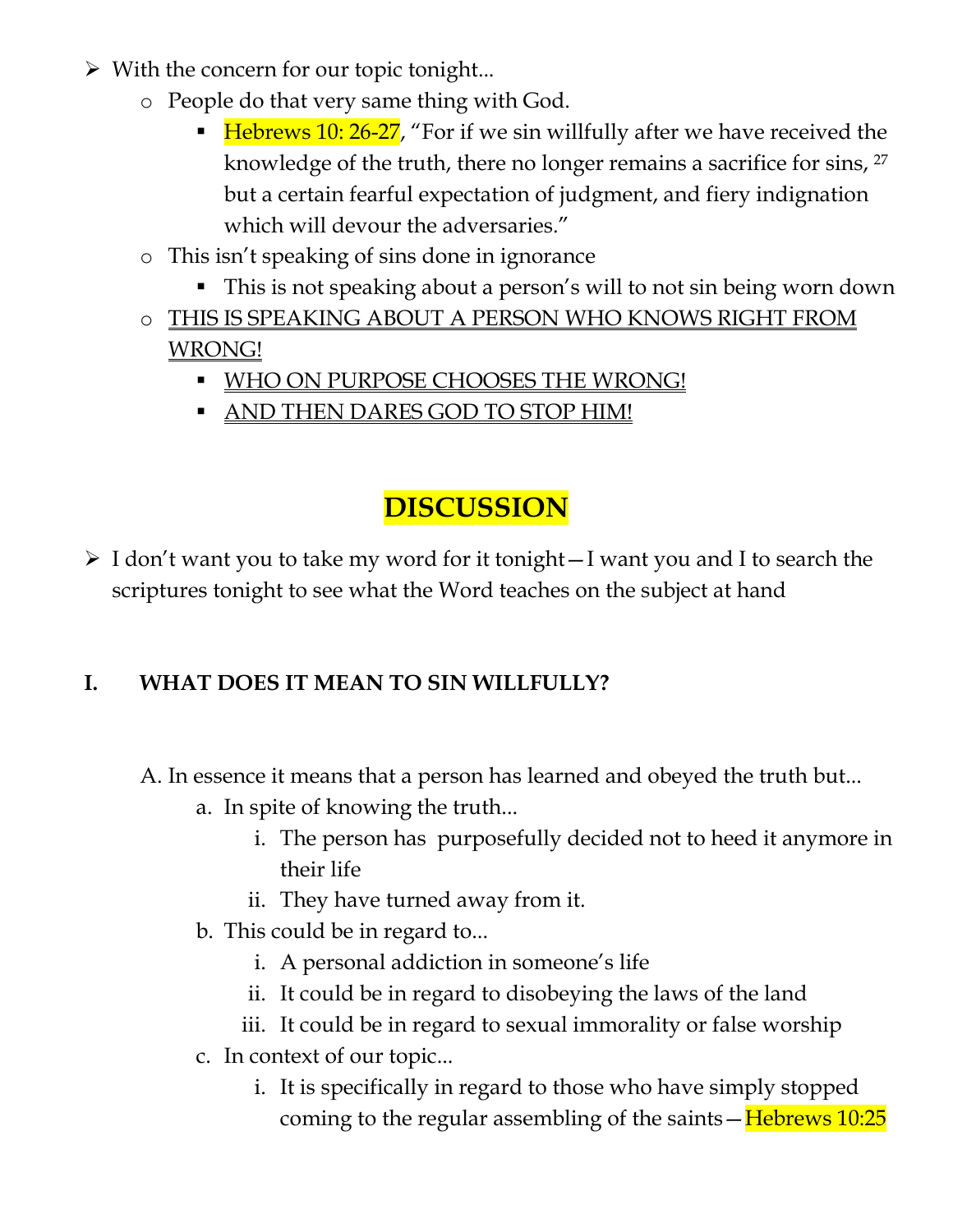- ii. They stopped even when they knew it was the right thing to do.
- d. Remember James admonition...
	- i. **James 4:17**, "Therefore, to him who knows to do good and does not do *it,* to him it is sin."
- e. In translation the Greek states that it's a repeated action
	- i. It implies that it's not just a **single act** of sin but a **continued state** of sin
		- 1. Let's face it church—we all have moments of weakness or times when we sin ignorantly
			- a. **I** John 1:8-10, "If we say that we have no sin, we deceive ourselves, and the truth is not in us. <sup>9</sup> If we confess our sins, He is faithful and just to forgive us *our* sins and to cleanse us from all unrighteousness. <sup>10</sup> If we say that we have not sinned, we make Him a liar, and His word is not in us."
		- 2. It's not "**inadvertent sin**" but **deliberate sin** that's under consideration in this passage of scripture
			- a. It's a state in which one knows the truth
			- b. Yet deliberately and continuously persists in sin!
- f. Now we have got to ask ourselves...
	- i. Can a true Christian reach that point—Can I reach that point?
		- 1. The answer is—YES!
	- ii. Note the Hebrew writer's use of the pronoun "we"
		- 1. He includes himself in this warning
		- 2. Christian—take heed lest you also fall
		- 3. This is a serious matter we're dealing with and it's allowing satan to rip the Lord's Body apart
	- iii. Don't you know when you became a Christian you were sanctified by the blood of Jesus?
		- 1. Hebrews 10:29, "Of how much worse punishment, do you suppose, will he be thought worthy who has trampled the Son of God underfoot, counted the blood of the covenant **by which he was sanctified** a common thing, and insulted the Spirit of grace?"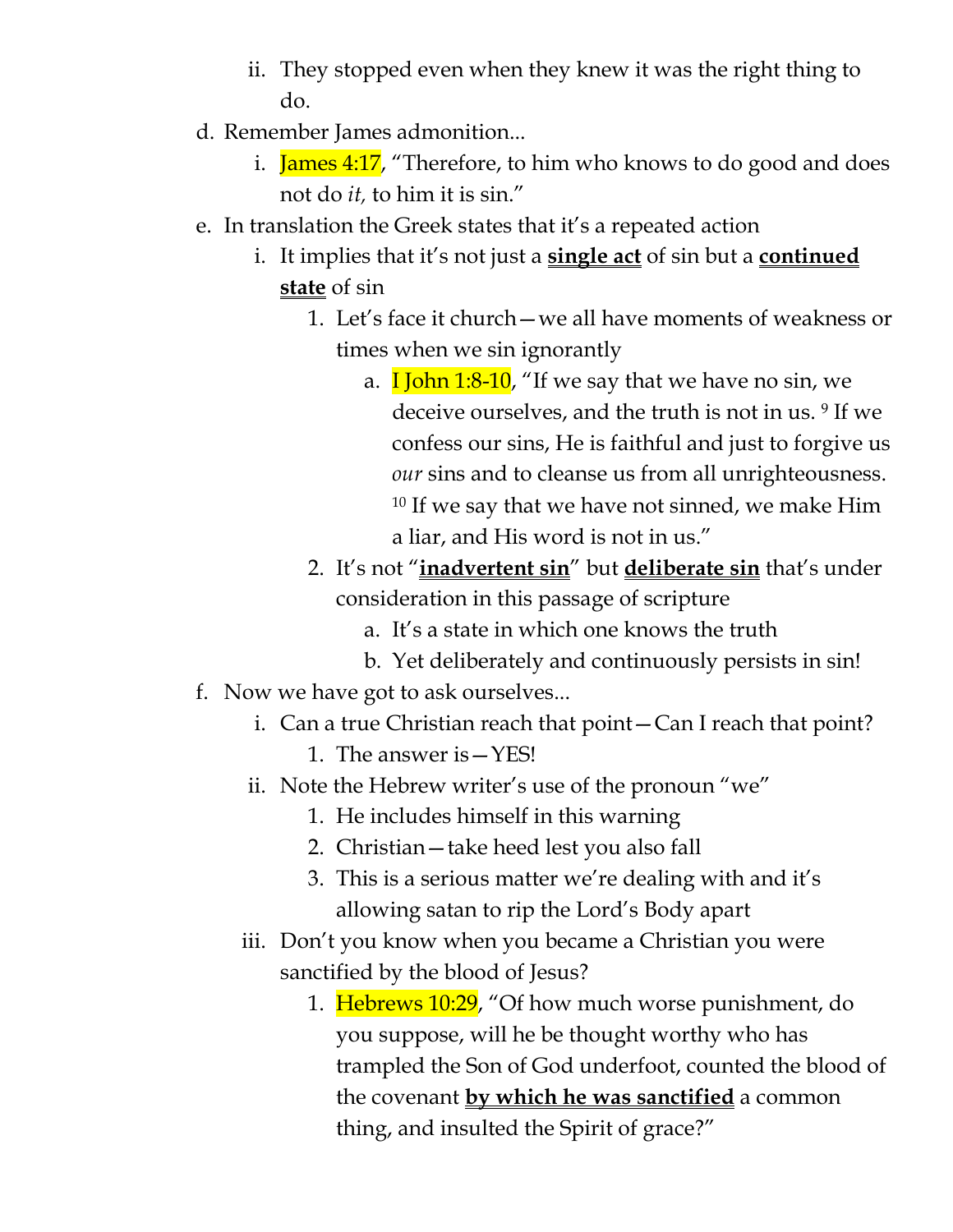- $\triangleright$  So why this warning in Hebrews?
	- o Surely if God's inspired Word warns us...
	- o There must be consequences of this "willful sin"

#### **II. CONSEQUENCES OF WILLFUL SIN**

- A. There no longer remains a sacrifice for sin...
	- a. What sacrifice?
		- **i. THE SACRIFICE OF THE CHRIST!**
	- b. What sacrifice no longer remains?
		- **i. THE SACRIFICE OF THE CHRIST!**

#### B. John comments on this in  $\frac{1}{\text{John 1:6-7}}$

- a.  $\overline{I}$  John 1:6-7, "If we say that we have fellowship with Him, and walk in darkness, we lie and do not practice the truth. <sup>7</sup> But if we walk in the light as He is in the light, we have fellowship with one another, and the blood of Jesus Christ His Son cleanses us from all sin."
- b. Think about what **Hebrews 10:26(b)** is saying and the correlation with **I** John 1:6-7 tell us
	- i. The precious blood that Jesus willingly spilled for our sins is no longer effectual for us
	- ii. It will no longer cover our sins if we abandon what we know to be true
	- iii. Therefore the sacrifice of Jesus is no longer effective for our sins
- c. Why?
	- i. Because we have **deliberately chosen** to see the sacrifice and understand it...
		- 1. To look upon and depend upon Jesus for our everything
		- 2. And then just as the Sanhedrin and the high priests and many others...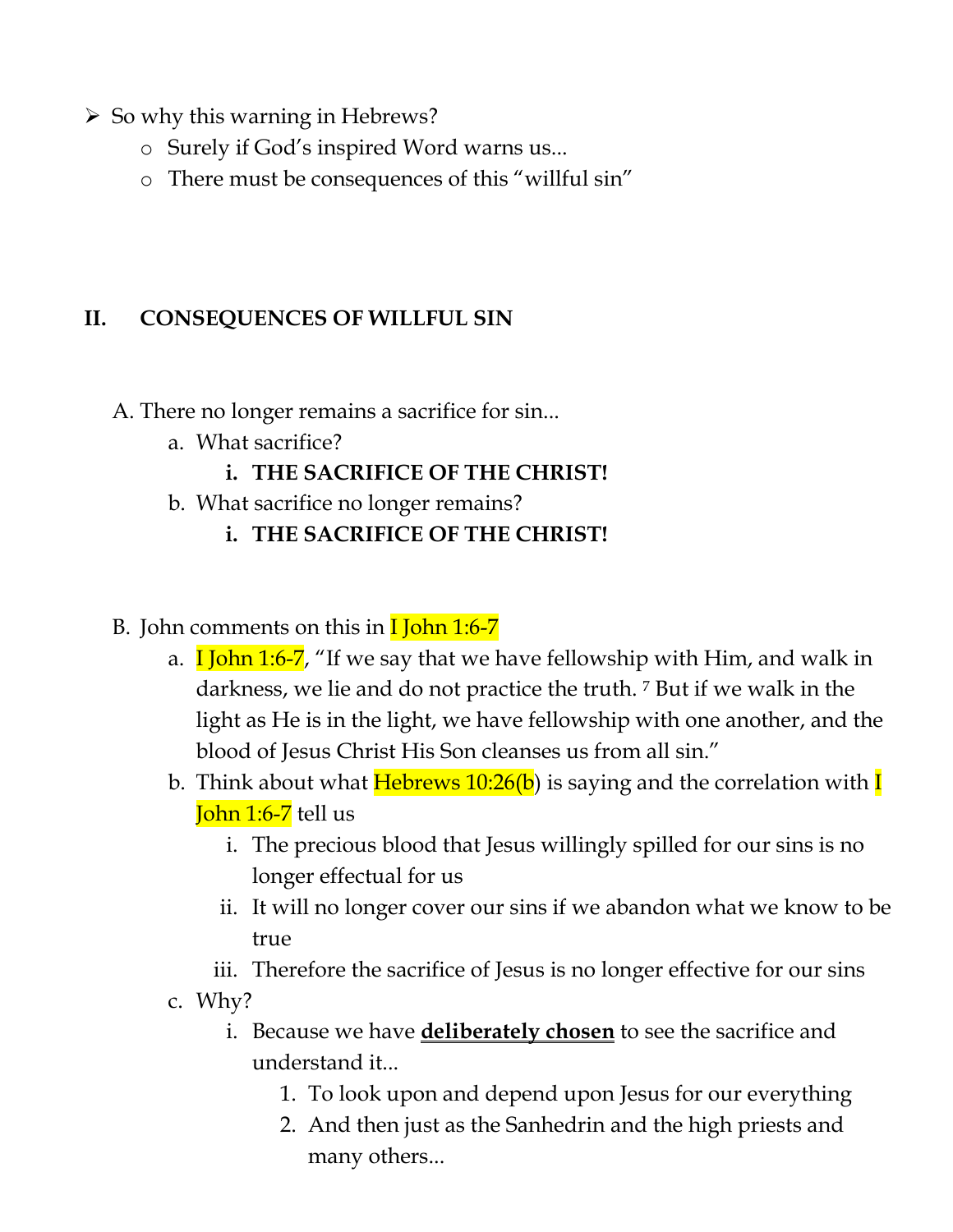- a. We deliberately choose to turn our backs on Jesus
- b. We deliberately choose to turn our back on God
- C. Hebrews 10:27, "...a certain fearful expectation of judgment, and fiery indignation which will devour the adversaries."
	- a. If one continues in the state of rejecting the truth
		- i. Then that one can fully expect God to punish them just as He would someone who'd never obeyed the truth.
		- ii. If Thessalonians  $1:8$ , "in flaming fire taking vengeance on those who do not know God, and on those who do not obey the gospel of our Lord Jesus Christ."
	- b. This judgment is...
		- **i. A judgment involving fire** 
			- 1. Torment as spoken of in **Revelation 21:8**, "But the cowardly, unbelieving, abominable, murderers, sexually immoral, sorcerers, idolaters, and all liars shall have their part in the lake which burns with fire and brimstone, which is the second death."

# **ii. A judgment involving the wrath of God**

1. Romans 2:5-11, "But in accordance with your hardness and your impenitent heart you are treasuring up for yourself wrath in the day of wrath and revelation of the righteous judgment of God, <sup>6</sup> who *"will render to each one according to*  his deeds": <sup>7</sup> eternal life to those who by patient continuance in doing good seek for glory, honor, and immortality; <sup>8</sup> but to those who are self-seeking and do not obey the truth, but obey unrighteousness—indignation and wrath, <sup>9</sup> tribulation and anguish, on every soul of man who does evil, of the Jew first and also of the Greek; 10 but glory, honor, and peace to everyone who works what is good, to the Jew first and also to the Greek. 11 For there is no partiality with God."

# **iii. A judgment that will destroy**

1. Matthew 10:28, "And do not fear those who kill the body but cannot kill the soul. But rather fear Him who is able to destroy both soul and body in hell."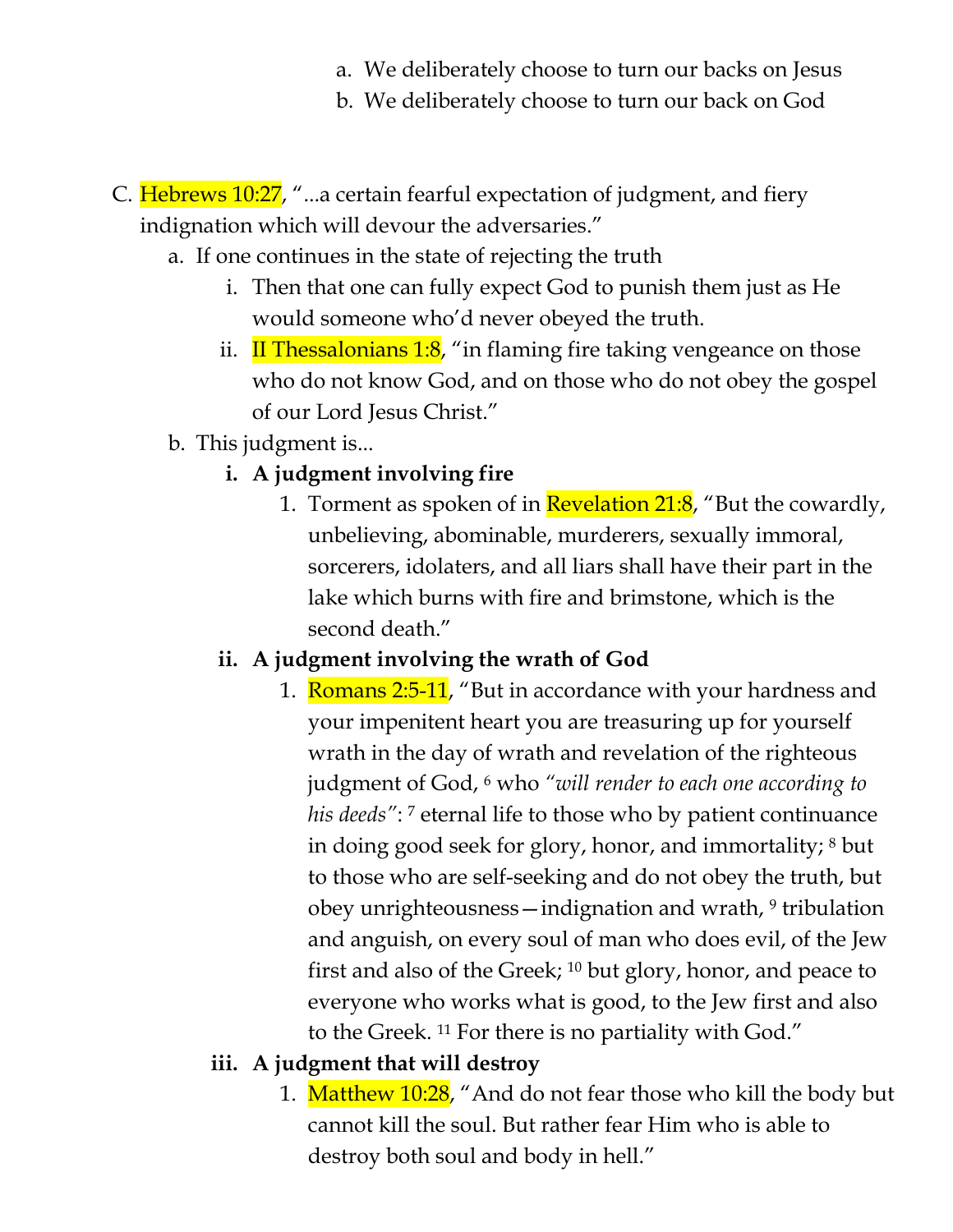- D. Brethren—It is a **SERIOUS**—**SERIOUS**—**SERIOUS** business to understand God's Word and then to leave it by consciously, deliberately, and willfully going back into living a worldly life as if God didn't even exist!
- E. Those things we just talked about are the consequences of our deliberate choice to turn our backs on the sacrifice of Jesus
	- a. In Hebrews, the writer is warning Christians
	- b. So we ask...
		- i. Is God going to bring this punishment on His children who have been redeemed by the blood of the Lamb?
		- ii. Evidently-- according to the scriptures He is...

### **III. IN VERSES 28-31, THE HEBREW WRITER GIVES THE EXPLANATION FOR PUNISHMENT OF WILLFUL SIN**

- A. What was required under the old law?
	- a. According to  $Hebrews 10:28$  it was death without mercy?
	- b. This was the punishment for sin that was deliberate and open
		- i. One in which one rejected the Law of Moses
		- ii. It was a sin that was "open" therefore witnessed by two or more
	- c. While there was mercy for sins of weakness or ignorance...
		- i. Under the old law
		- ii. There was none of that for open and deliberate sin
- B. What about the New Law—The new covenant we now live under?
	- a. Look to Hebrews 10:29
		- i. Hebrews 10:29, "Of how much worse punishment, do you suppose, **will he be thought worthy who has trampled the**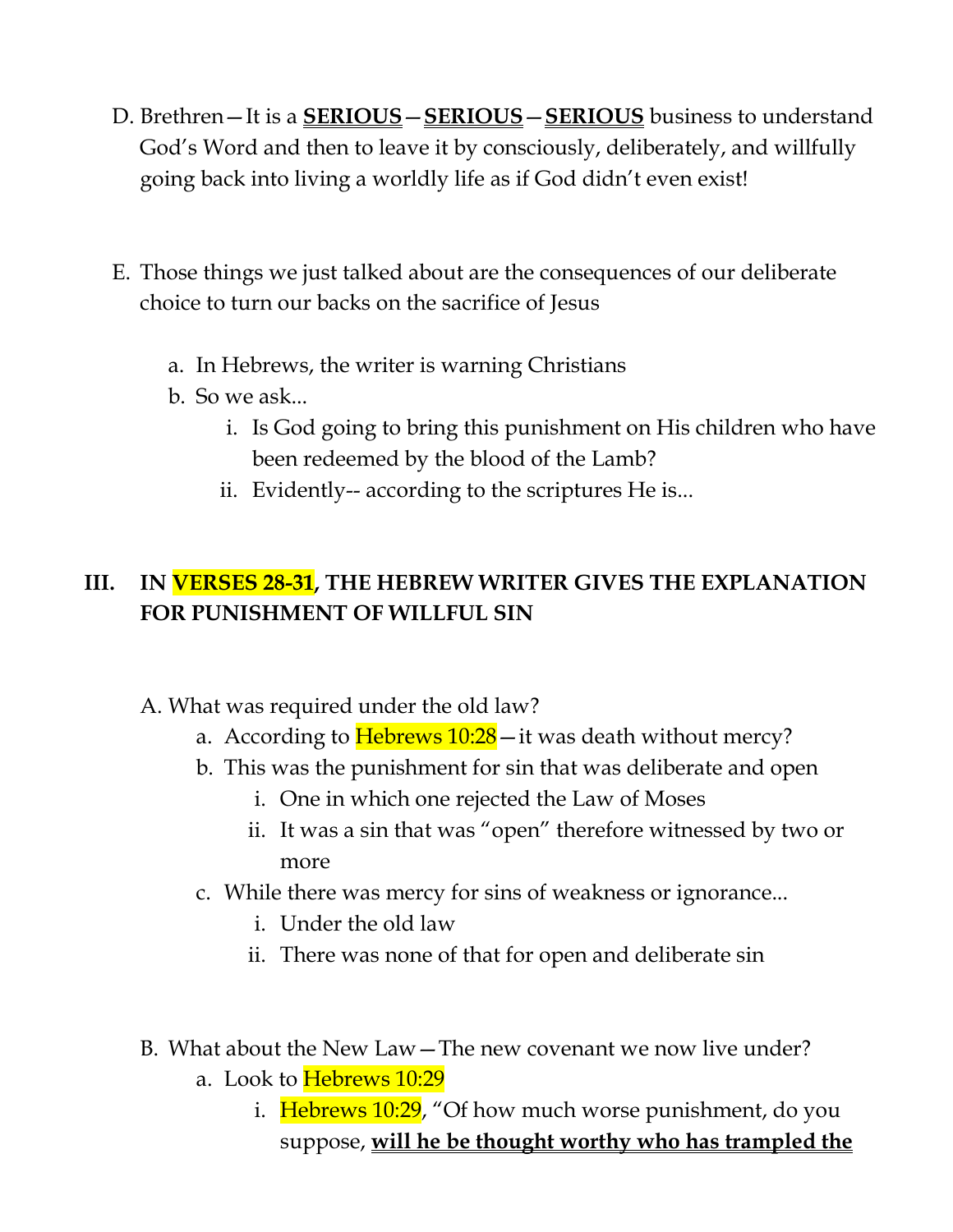**Son of God underfoot, counted the blood of the covenant by which he was sanctified a common thing**, and insulted the Spirit of grace?"

- b. But what could be worse than a physical death?
	- **i. FIERY INDIGNATION!**
	- **ii. THE PLACE DESIGNED FOR THE DEVIL AND HIS ANGELS—HELL** 
		- 1. A place devoid of light
		- 2. B/C it is devoid of God
- C. Why? Because the Christian has chosen to sin willfully!
	- a. That person has-- **has trampled the Son of God underfoot**
		- i. The translation from the Greek denotes it as contempt of the most flagrant kind
		- ii. That person treats their Savior,
			- 1. The One who took a scourging for their sins
			- 2. The One who felt the pain and anguish of spikes through His flesh
			- 3. The One who willingly came down from heaven to be as mortal man
			- 4. The One who rose on the third day as He prophesied
			- 5. Those who deliberately, willingly turn back to their sinful lives have treated their King, their Savior like DIRT!
	- b. They have counted the precious blood He spilled a common thing!
	- c. They have insulted the Spirit of grace
	- d. Church two things we can take from this passage
		- i. 1). That a Christian can sin to the point of open rebellion against God
		- ii. 2). That punishment reserved for them is worse than death itself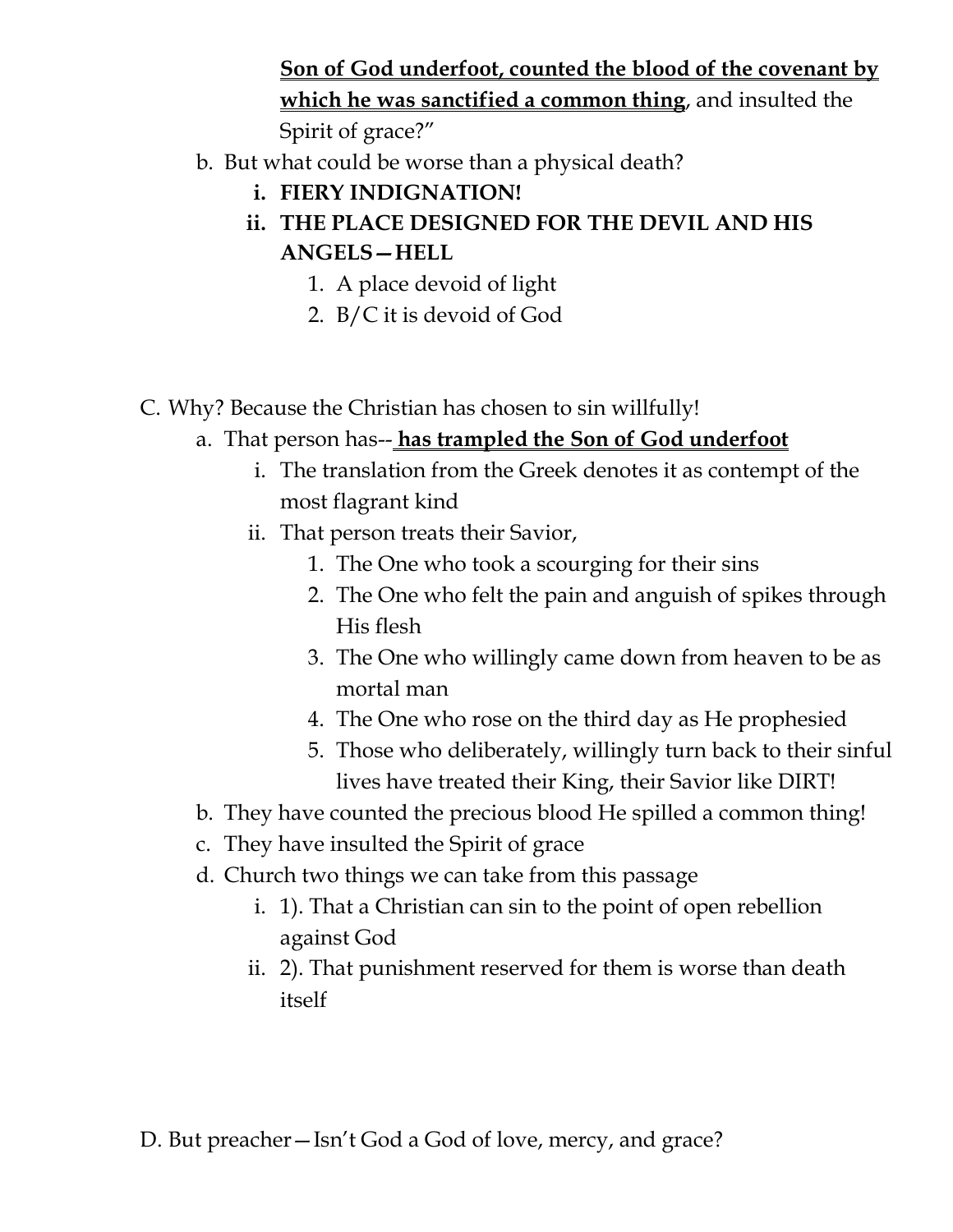- a. Of course He is
	- i. **I John 4:8**, "He who does not love does not know God, for God is love."
- b. He is also a God of Justice
	- i. Hebrews 10:30, "For we know Him who said, *"Vengeance is Mine, I will repay,"* says the Lord. And again, *"The LORD will judge His people."*
- c. To whom much is given—much is required—( $\frac{\text{Luke } 12:47-48}{\text{Luke } 12:47-48}$ )
	- i. To those who despise His love set themselves up to be recipients of His wrath  $-$  (Romans 2:4-6)
- d. Therefore as the Hebrew writer states...
	- i. Hebrews 10:31, "It is a fearful thing to fall into the hands of the living God."

# IV. **THAT'S ALL GOOD INFORMATION—BUT WHAT CAN WE DO TO AVOID THAT**?

A. The Hebrew writer gives us the instructions in Verse's 32-39

- a. We are to remember our early confidence
	- i. The writer refers to the days after they were first converted
		- 1. The term illuminated or enlightened refers to their baptism
		- 2. Friends, do you remember the feeling you had when you came out of the waters after being immersed and cleansed form your sins?
			- a. That feeling of joy and celebration
			- b. That feeling of a world of weight lifted off your shoulders
- b. He asked them to also remember the suffering and trial and tribulation they had gone through
	- i. In which they "joyfully accepted the plundering of your goods"
	- ii. Knowing—feeling reassured that they had a far better and enduring possession in heaven.
- c. It was a confidence that was not to be cast away but held onto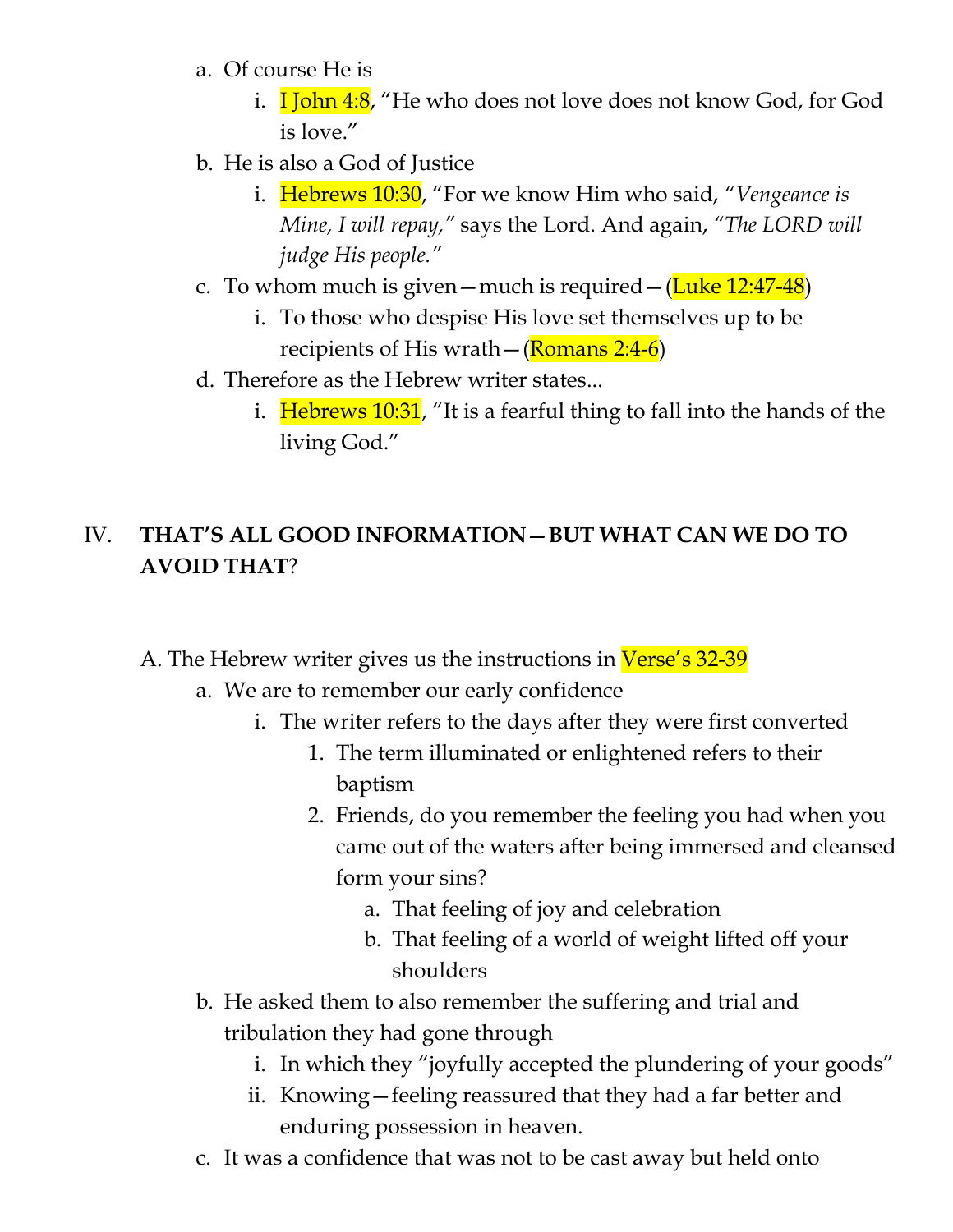#### B. And we church—the Body of Christ...

- a. We desperately need today while it is still called day
- b. WE NEED TO REKINDLE THAT FIRE OF NEW FOUND FAITH
	- JUST LIKE WE HAD WHEN WE FIRST RESPONDED
		- i. WE NEED TO REKINDLE THAT FIRE IN OUR BONES
		- ii. WE MUST FEEL THAT DESIRE TO SERVE GOD AND CONQUER THE EVIL THAT SO EASILY BESETS US
- C. And we must endure to the end
	- a. We must endure to receive the promise Hebrews 10:36, "For you have need of endurance, so that after you have done the will of God, you may receive the promise:"
		- i. For the Lord is coming—Hebrews 10:37, "*For yet a little while, and He who is coming will come and will not tarry."*
		- ii. And the just live by faith and we must not draw back— Hebrews 10:38, "*Now the just shall live by faith; but if anyone draws back, My soul has no pleasure in him."*
- $\triangleright$  And in the words of the Master...
	- $\circ$  Revelation 2:10, "Do not fear any of those things which you are about to suffer. Indeed, the devil is about to throw *some* of you into prison, that you may be tested, and you will have tribulation ten days. Be faithful until death, and I will give you the crown of life."

# **IN CLOSING**

- $\triangleright$  Remember and rekindle the confidence you had when you first came to Christ
	- o Endure to the end with the faith that saves
- $\triangleright$  May we never forget what we learned here tonight...